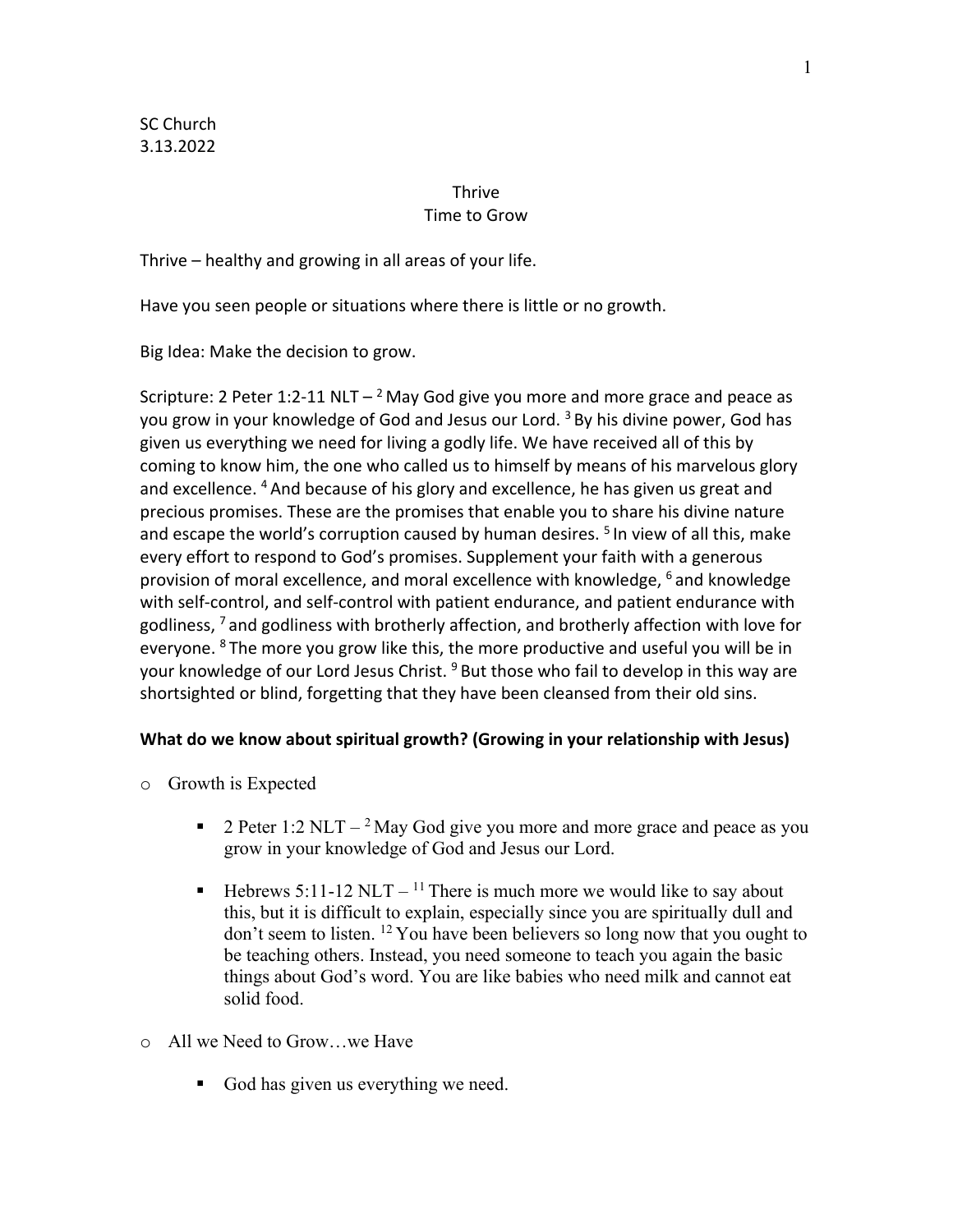- 2 Peter 1:3 NLT  $3$  By his divine power, God has given us everything we need for living a godly life. We have received all of this by coming to know him, the one who called us to himself by means of his marvelous glory and excellence.
- Godly a life of reverence for God. A life that reflects His transformation.
- The Holy Spirit...
	- Helps us to say no to sin
	- Comforts us when we need it
	- Guides us into all truth
		- o John 16:13 NIV …when he, the Spirit of truth, comes, he will guide you into all the truth.
- God's Word
	- 2 Timothy 3:16-17 NLT <sup>16</sup> All Scripture is inspired by God and is useful to teach us what is true and to make us realize what is wrong in our lives. It corrects us when we are wrong and teaches us to do what is right. 17 God uses it to prepare and equip his people to do every good work.
- The Church other people who set the example and help us
	- Ephesians 4:12 NLT <sup>11</sup> Now these are the gifts Christ gave to the church: the apostles, the prophets, the evangelists, and the pastors and teachers. 12 Their responsibility is to equip God's people to do his work and build up the church, the body of Christ. 13 This will continue until we all come to such unity in our faith and knowledge of God's Son that we will be mature in the Lord, measuring up to the full and complete standard of Christ.
	- Hebrews 10:24 NLT  $-$  <sup>24</sup> Let us think of ways to motivate one another to acts of love and good works.
- o God's Promises should motivate us to Grow
	- **•** 2 Peter 1:5a NLT <sup>5</sup> In view of all this, make every effort to respond to God's promises.
	- What are some of God's promises?